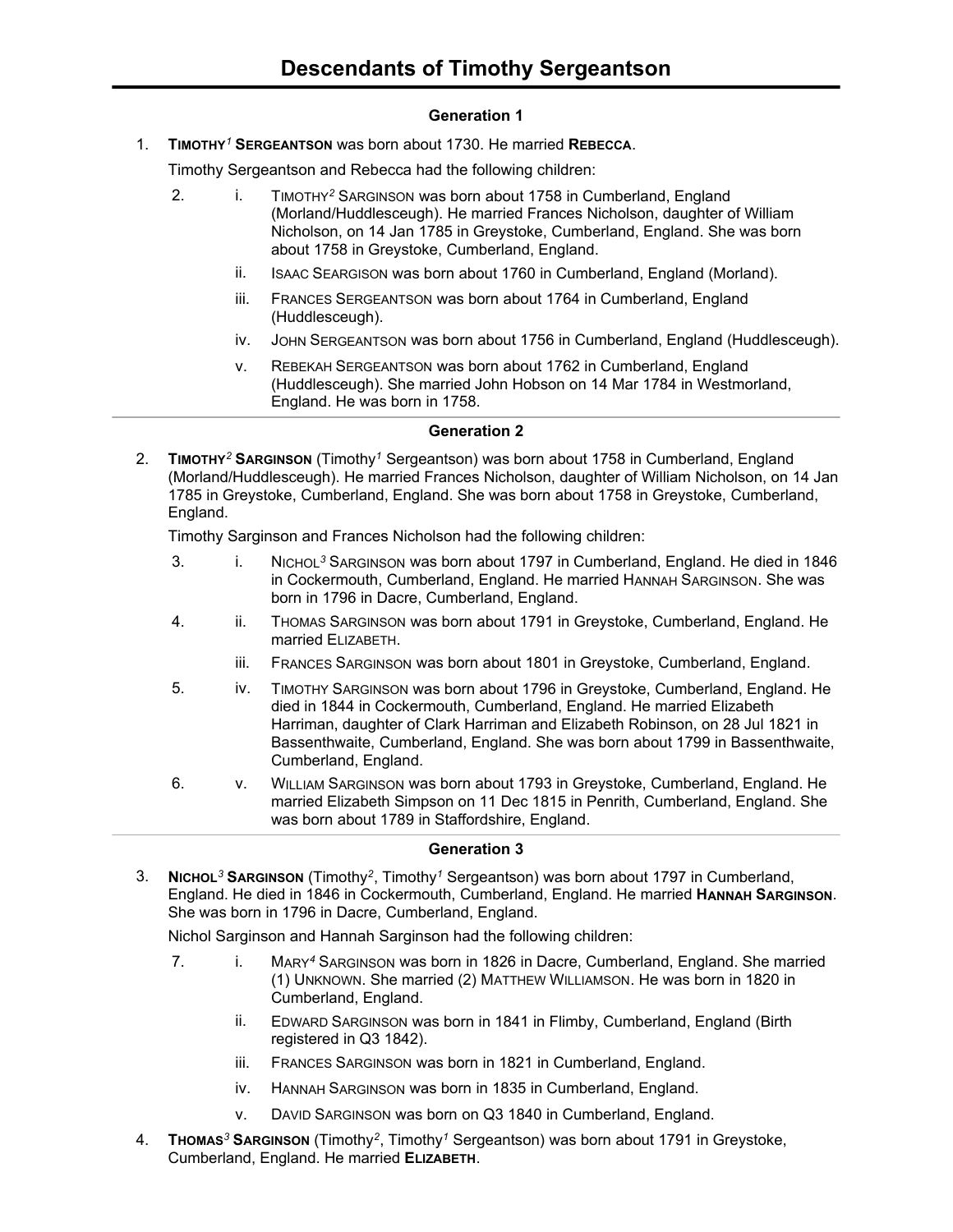# **Generation 3 (con't)**

Thomas Sarginson and Elizabeth had the following children:

- i. JANE*<sup>4</sup>* SARGINSON was born in 1816 in Greystoke, Cumberland, England.
- ii. THOMAS SARGINSON was born in 1818 in Penrith, Cumberland, England. He died in Jan 1887 in Penrith, Cumberland, England.
- 5. **TIMOTHY***<sup>3</sup>* **SARGINSON** (Timothy*<sup>2</sup>* , Timothy*<sup>1</sup>* Sergeantson) was born about 1796 in Greystoke, Cumberland, England. He died in 1844 in Cockermouth, Cumberland, England. He married Elizabeth Harriman, daughter of Clark Harriman and Elizabeth Robinson, on 28 Jul 1821 in Bassenthwaite, Cumberland, England. She was born about 1799 in Bassenthwaite, Cumberland, England.

Timothy Sarginson and Elizabeth Harriman had the following children:

- 8. i. ELIZABETH*<sup>4</sup>* SARGINSON was born about 1825 in Bassenthwaite, Cumberland, England. She died in Jan 1894 in Cockermouth, Cumberland, England (Age: 68). She married UNKNOWN.
	- ii. JANE SARGINSON was born about 1830 in Bassenthwaite, Cumberland, England.
	- iii. MARY ANN SARGINSON was born about 1828 in Bassenthwaite, Cumberland, England.
	- iv. TIMOTHY SARGINSON was born about 1832 in Bassenthwaite, Cumberland, England. He died in Apr 1891 in Cockermouth, Cumberland, England (Age: 58).
	- v. FRANCES SARGINSON was born about 1822 in Bassenthwaite, Cumberland, England. She married Thomas Hodgson on 16 May 1846 in Bassenthwaite, Cumberland, England.
	- vi. THOMAS SARGINSON was born in 1823 in Bassenthwaite, Cumberland, England.
- 6. **WILLIAM***<sup>3</sup>* **SARGINSON** (Timothy*<sup>2</sup>* , Timothy*<sup>1</sup>* Sergeantson) was born about 1793 in Greystoke, Cumberland, England. He married Elizabeth Simpson on 11 Dec 1815 in Penrith, Cumberland, England. She was born about 1789 in Staffordshire, England.

William Sarginson and Elizabeth Simpson had the following children:

- 9. i. JANE*<sup>4</sup>* SARGINSON was born in 1817 in Penrith, Cumberland, England. She married Joseph Peal, son of Joseph Peale and Jane Dyson, on 16 May 1840 in Penrith, Cumberland, England. He was born in 1815 in Rockcliffe, Cumberland, England.
- 10. ii. TIMOTHY SARGINSON was born in 1821 in Chester, Cheshire, England. He died in Oct 1895 in Penrith, Cumberland, England (Age: 74). He married Mary Innes, daughter of Andrew Anderson Innes and Elizabeth, on 19 Nov 1859 in Penrith, Cumberland, England. She was born in 1832 in Penrith, Cumberland, England.
	- iii. MARY SARGINSON was born in 1821 in Chester, Cheshire, England.
	- iv. SARAH SARGINSON was born in 1827 in Liverpool, Lancashire, England.
	- v. JOSEPH SIMPSON SARGINSON was born in 1829 in Liverpool, Lancashire, England.
	- vi. ELIZABETH SARGINSON was born in 1831 in Liverpool, Lancashire, England.

#### **Generation 4**

7. **MARY***<sup>4</sup>* **SARGINSON** (Nichol*<sup>3</sup>* , Timothy*<sup>2</sup>* , Timothy*<sup>1</sup>* Sergeantson) was born in 1826 in Dacre, Cumberland, England. She married (1) **UNKNOWN**. She married (2) **MATTHEW WILLIAMSON**. He was born in 1820 in Cumberland, England.

unknown and Mary Sarginson had the following children:

- 11. i. NICHOLSON*<sup>5</sup>* SARGINSON was born in 1847 in Flimby, Cumberland, England. He died on 18 Mar 1927 in Flimby, Cumberland, England. He married Ann Morrison, daughter of John Morrison and Hannah Morrison, on Q1 1874 in Cockermouth, Cumberland, England. She was born on Q3 1853 in Flimby, Cumberland, England.
- 12. ii. JOHN SARGINSON was born on Q4 1849 in Flimby, Cumberland, England. He married Sarah Armstrong in 1875 in Cockermouth, Cumberland, England. She was born in 1847 in Cockermouth, Cumberland, England.

Matthew Williamson and Mary Sarginson had the following children: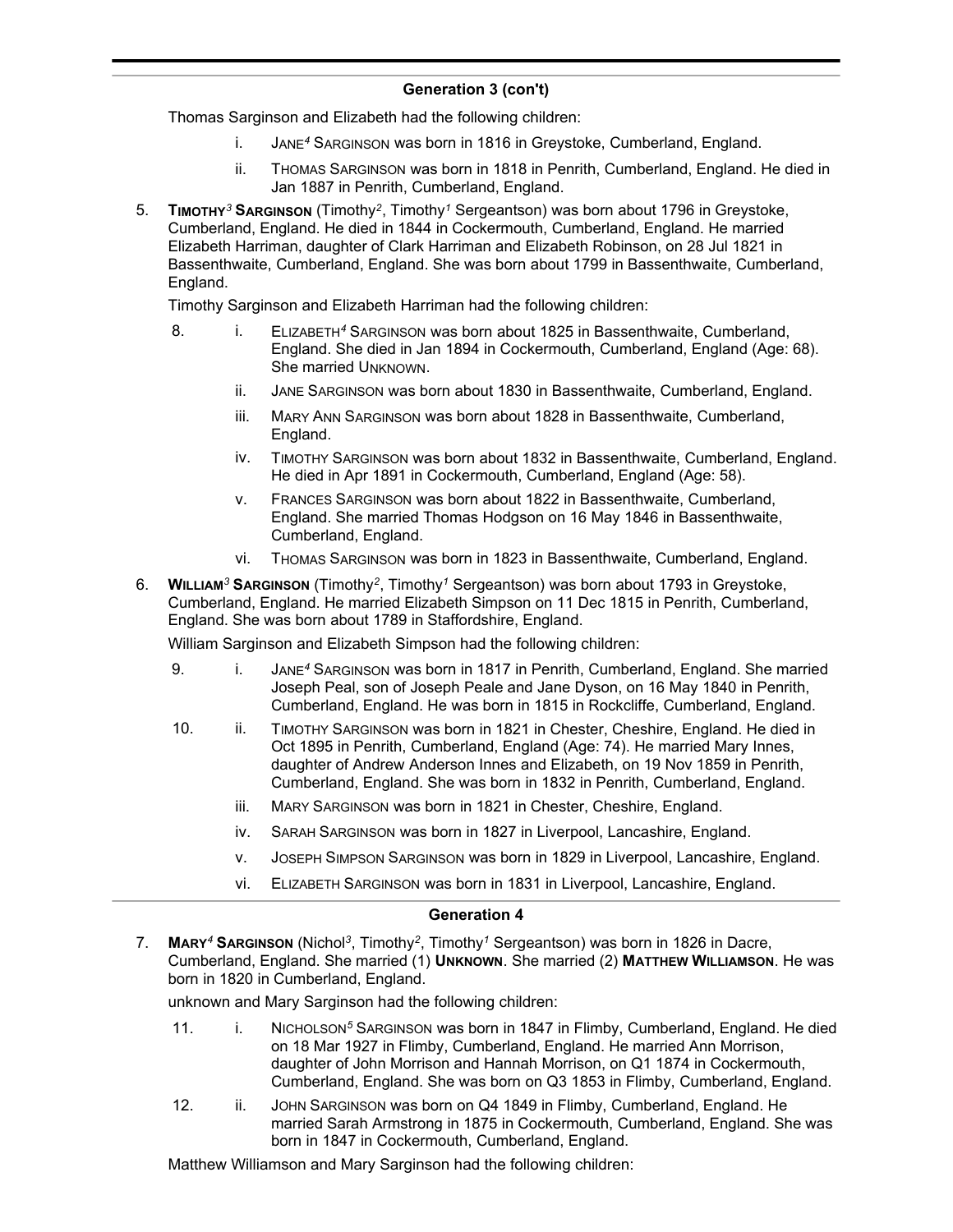### **Generation 4 (con't)**

- i. HANNAH*<sup>5</sup>* WILLIAMSON was born in 1852 in Flimby, Cumberland, England.
- ii. ANN WILLIAMSON was born in 1855 in Flimby, Cumberland, England.
- iii. MARY WILLIAMSON was born in 1856 in Flimby, Cumberland, England.
- iv. JANE WILLIAMSON was born in 1860 in Flimby, Cumberland, England.
- 8. **ELIZABETH***<sup>4</sup>* **SARGINSON** (Timothy*<sup>3</sup>* , Timothy*<sup>2</sup>* , Timothy*<sup>1</sup>* Sergeantson) was born about 1825 in Bassenthwaite, Cumberland, England. She died in Jan 1894 in Cockermouth, Cumberland, England (Age: 68). She married **UNKNOWN**.

unknown and Elizabeth Sarginson had the following child:

- i. WILLIAM*<sup>5</sup>* SARGINSON was born in 1853 in Cockermouth, Cumberland, England. He died in 1939 in Carlisle, Cumberland, England. He married (1) ISABELLA SPARK in 1874 in Cockermouth, Cumberland, England. She was born in 1854 in Flimby, Cumberland, England. She died in Jul 1889 in Cockermouth, Cumberland, England (Age: 35). He married (2) MARY JANE SARGINSON. She was born in 1857 in Dalston, Cumberland, England.
- 9. **JANE***<sup>4</sup>* **SARGINSON** (William*<sup>3</sup>* , Timothy*<sup>2</sup>* , Timothy*<sup>1</sup>* Sergeantson) was born in 1817 in Penrith, Cumberland, England. She married Joseph Peal, son of Joseph Peale and Jane Dyson, on 16 May 1840 in Penrith, Cumberland, England. He was born in 1815 in Rockcliffe, Cumberland, England.

Joseph Peal and Jane Sarginson had the following children:

- i. ELIZABETH*<sup>5</sup>* PEAL was born in 1839 in Penrith, Cumberland, England.
- ii. JANE PEAL was born in 1841 in Penrith, Cumberland, England.
- iii. ANNE PEAL was born in 1845 in Newcastle Upon Tyne, Northumberland, England.
- iv. ELIZA PEAL was born in 1845 in Newcastle Upon Tyne, Northumberland, England.
- v. JOSEPH PEAL was born in 1851 in Newcastle Upon Tyne, Northumberland, England.
- vi. CHARLES WILLIAM PEAL was born in 1858 in Newcastle Upon Tyne, Northumberland, England.
- 10. **TIMOTHY***<sup>4</sup>* **SARGINSON** (William*<sup>3</sup>* , Timothy*<sup>2</sup>* , Timothy*<sup>1</sup>* Sergeantson) was born in 1821 in Chester, Cheshire, England. He died in Oct 1895 in Penrith, Cumberland, England (Age: 74). He married Mary Innes, daughter of Andrew Anderson Innes and Elizabeth, on 19 Nov 1859 in Penrith, Cumberland, England. She was born in 1832 in Penrith, Cumberland, England.

Timothy Sarginson and Mary Innes had the following children:

- i. WILLIAM SIMPSON*<sup>5</sup>* SARGINSON was born in 1860 in Penrith, Cumberland, England. He died on 20 Apr 1921 in Belgium. He married Jeanne Marie Françoise Tirefort on 01 May 1892 in Paris, Île-de-France, France.
- ii. ELIZABETH SARGINSON was born on 10 Sep 1863 in Penrith, Cumberland, England. She died in Dec 1950 in Penrith, Cumberland, England (Age: 87). She married Edward Stephenson in Oct 1914 in Penrith, Cumberland, England. He was born on 18 May 1873.
- iii. TOM SARGINSON was born on 04 Jun 1870 in Penrith, Cumberland, England. He died on 20 Apr 1951 in Penrith, Cumberland, England (17 Lowther St). He married Isabel Wood in 1899 in Penrith, Cumberland, England. She was born in 1870 in Amble, Northumberland, England.
- 13. iv. JAMES SARGINSON was born on 04 Mar 1873 in Penrith, Cumberland, England. He died on 01 Mar 1945 in Penrith, Cumberland, England (5 Mill St ). He married Elizabeth Ann Hill, daughter of Charlotte Hill, on 26 Sep 1900 in Penrith, Cumberland, England. She was born on 26 Nov 1880 in Penrith, Cumberland, England. She died in Dec 1960 in Penrith, Cumberland, England (Age: 82).

#### **Generation 5**

11. **NICHOLSON***<sup>5</sup>* **SARGINSON** (Mary*<sup>4</sup>* , Nichol*<sup>3</sup>* , Timothy*<sup>2</sup>* , Timothy*<sup>1</sup>* Sergeantson) was born in 1847 in Flimby, Cumberland, England. He died on 18 Mar 1927 in Flimby, Cumberland, England. He married Ann Morrison, daughter of John Morrison and Hannah Morrison, on Q1 1874 in